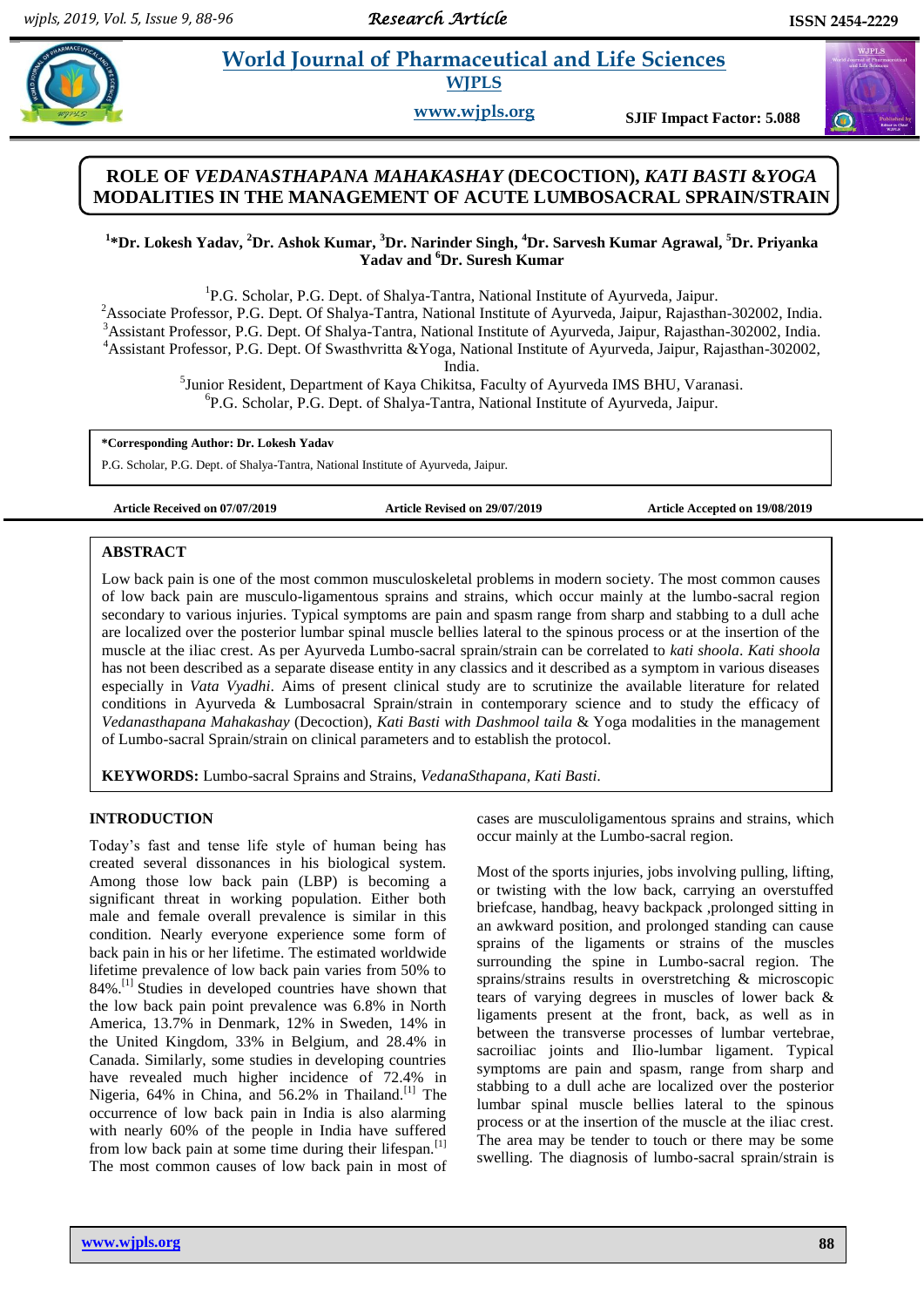based on the history, the location of the pain, and exclusion of nervous involvement.

Most (90%) Lumbo-sacral injuries have been reported to subside within 6 weeks irrespective of treatment. The remaining 10% of such injuries may develop into chronic Lumbo-sacral pain without treatment. Required expertise to manage the condition is not available in ample amount & existing /current methods of treatment are often much time consuming with variable outcome.

As per Ayurveda Lumbo-sacral sprain/strain can be correlated to *kati shoola*. *Kati shoola* has not been described as a separate disease entity in any classics and it described as a symptom in various diseases especially in *Vata Vyadhi*.Many related terms has been used in various ayurveda texts for the conditions having pain and discomfort around lower back as*, Katiruja, Katistambh, Katigrah,Katibhanjanam, Trikashool* etc. Reference texts of Ayurveda possess variety of medications and management schedules in different forms both for internal usage as well external application concerning the management of above said conditions. So taking the lead from the reference text, so as to design standard Ayurvedic management protocol for Lumbo-sacral Sprain/strain (*kati shoola).*

The present study **"Role of** *VedanaSthapana Mahakashay* **(Decoction),** *Kati Basti &Yoga* **Modalities In The Management of Acute Lumbo-sacral Sprain/Strain"** has been designed with the following aims and objectives,

- To Study the efficacy of *VedanaSthapana Mahakashay (Decoction), [1] Kati Basti,* & *Yoga* modalities in the management of Acute Lumbosacral Sprain/strain on clinical parameters.
- To come forward with standard Ayurvedic management for Acute Lumbo-sacral Sprain/strain.

#### **MATERIALS AND METHODS**

## **Selection of Patient**

30 clinically diagnosed Patients of Acute Lumbo-sacral Sprain/Strain have been selected from the OPD & IPD units of PG Department of Shalya Tantra NIA, Jaipur.

- A) Age group Between 20-60 yrs
- B) Gender Either Gender

C) Study Design- Randomized (based upon computer based random table for allocation)

- D) Study Center- Uni-central
- E) Sample Size and Method- Total 30 Patients

#### **Inclusion Criteria**

- a. Patients with typical clinical features pertaining to Acute Lumbo-sacral sprain/strain
- b. Age 20-60 year.
- c. Either gender.
- d. Patients willing to undergo trial.

#### **Exclusion Criteria**

a. Not willing to undergo trial.

- b. Patients reporting after initial 48 hours of Injury.
- c. Chronic Lumbo-sacral sprain/strain.
- d. Suffering from specific variety of conditions like infective lesions,skeletal injuries fractures, spondylolisthesis/disc prolapsed with lumber canal stenosis or rediculopathies.
- e. Patients having TB, Hypertension, Diabetes, Cardiac disorder, or some constitutional disorders, any Joint disease (viz RA,OA, Gout)

### **Pre Treatment Observation**

**Counseling and Informed Consent-**After initial counseling patients were supplied the informed consent proforma both in English and Hindi. Patients unable to read were asked to get the consent form read by family member. They, if after going through the form were willing to get registered for the study, were asked to return the form after putting signature of the subject and attendant.

#### *Grouping*

Clinical study has been carried out as following two groups of patients.

- Minimum number of patients taken 30 patients
- 1. Control group (Group A) 15 patients
- 2. Trial group (Group B) 15 patients

#### **Control group (Group A) patients has been managed with**

#### **1. Acute Phase (initial 48 hours)**

• Cold therapy for a short period (up to 48 h) was applied to the affected area.

 DiclofenacPottassium50mg twice daily for next 1 week (acute/recovery phase)

## **2. Recovery Phase (5 days)**

Physical therapy with therapeutic ultrasound daily over affected region for the duration of 5 minutes for 5 days in the recovery phase.

#### **3. Maintenance Phase (7 days)**

Rehabilitation programme to attain balance between muscle strengthening and flexibility following proprioceptive neuromuscular facilitation (PNF) 15 minutes daily for next 7 days, particularly focusing the abdominal, paraspinal, and hip muscles advised.

No other drugs like sedatives, muscle relaxants or adjuvant like steroids, multivitamins etc. has been allowed in both the groups.

## **Trial group (Group B) patients has been managed with**

- **1. Acute Phase (initial 48 hours)**
- Cold therapy for a short period (up to 48 h) was applied to the affected area.
- *VedanaSthapana Mahakashay* (Decoction) 30 ml twice daily for next 1 week (acute/recovery phase)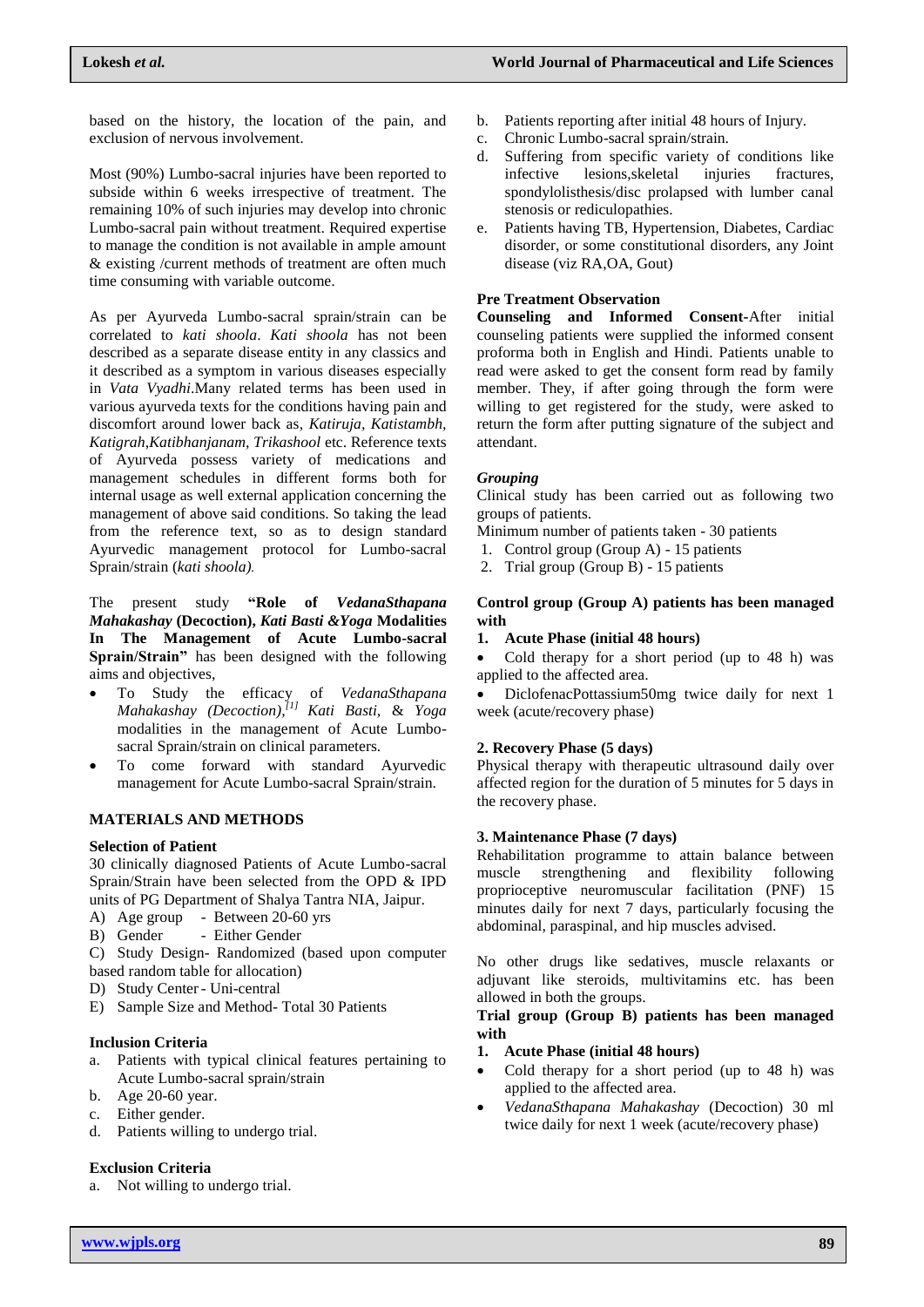#### **2. Recovery Phase (5 days)**

Physical therapy with *Kati Basti* followed by soft-tissue sports massage daily for the duration of 45 minutes for 5 days with *Dashmool tail* in the recovery phase

#### **3. Maintenance Phase (7 days)**

Rehabilitation Programme to attain balance between muscle strengthening and flexibility *Yoga* modalities (*SukshamVyayama, Janushirsasana Trikonasana, Pavanmuktasana Naukasana, Shalabhasana Bhujangasana Ushtrasana, Shavasana.*) 15minutes daily for next 7 days, particularly focusing the abdominal, paraspinal, and hip muscles advised.

**Duration of trial** - 15 days in each group.

#### **Criteria for assessment**

Subjective criteria Objective criteria

### **Subjective criteria**

1. Pain (Low backache) Assessed on simple verbal scale (SVS)

**Simple Verbal Scale (SVS)** - In this method, patient himself expresses the feeling of improvement. This is generally called as simple verbal scale (SVS) because in this, the patient expresses his feelings of improvement.

### **Degree of severity**

In this method the degree of severity of pain is noted as per below mentioned criteria

No pain  $-0$ Mild pain - 1 Moderate pain - 2 Severe pain - 3

## **Criteria in detail**

| No pain $(0)$   | -No pain at rest                                                                                                                                                                                                                                                                                                                  |
|-----------------|-----------------------------------------------------------------------------------------------------------------------------------------------------------------------------------------------------------------------------------------------------------------------------------------------------------------------------------|
|                 | No pain while working                                                                                                                                                                                                                                                                                                             |
|                 | No disturbance of sleep due to pain                                                                                                                                                                                                                                                                                               |
| Mild pain $(1)$ | -No pain at rest                                                                                                                                                                                                                                                                                                                  |
|                 | Mild and tolerable pain while working                                                                                                                                                                                                                                                                                             |
|                 | No disturbance of sleep due to pain                                                                                                                                                                                                                                                                                               |
|                 | $\mathbf{M}$ 1 $\mathbf{M}$ $\mathbf{M}$ $\mathbf{M}$ $\mathbf{M}$ $\mathbf{M}$ $\mathbf{M}$ $\mathbf{M}$ $\mathbf{M}$ $\mathbf{M}$ $\mathbf{M}$ $\mathbf{M}$ $\mathbf{M}$ $\mathbf{M}$ $\mathbf{M}$ $\mathbf{M}$ $\mathbf{M}$ $\mathbf{M}$ $\mathbf{M}$ $\mathbf{M}$ $\mathbf{M}$ $\mathbf{M}$ $\mathbf{M}$ $\mathbf{M}$ $\math$ |

Moderate pain (2) - Mild pain at rest Moderate & tolerable pain while working No disturbance of sleep due to pain Severe pain (3) - Moderate pain at rest Severe and intolerable pain while working Disturbance of sleep due to pain

## **Objective criteria**

**1. Tenderness** (using Pressure algometer)

It is measured with an algometer, a device with a force gauge and rubber disc of  $1 \text{ cm}^2$  surface. The tip of the algometer is placed at the point to be examined, at an angle perpendicular to the surface of the skin. The pressure is applied at rate of 5N/sec and patient is instructed to say "stop" or indicate when the sensation changes from comfortable pressure to discomfort.

Pressure pain threshold (PPT)…… **Newton or Kg/cm<sup>2</sup>**

## **2. Movements**

# **(I) Forward flexion**

With finger tips able to

| a) Touch his / her toes.            | $(Gr.-0)$  |
|-------------------------------------|------------|
| b) Reach with in 10 cm. from floor. | $(Gr.-I)$  |
| c) Reach mid tibia                  | $(Gr.-II)$ |
|                                     |            |

d) Up to knees. (Gr.-III) e) No bending at all. (Gr.-IV)

## **(II) Lateral flexion**

| With finger tips reach up to: | Right Left          |                                                                                       |
|-------------------------------|---------------------|---------------------------------------------------------------------------------------|
| a) Mid tibia                  | $(Gr.-0)$ $(Gr.-0)$ |                                                                                       |
| b) Knees                      |                     | $(Gr.-I)$ $(Gr.-I)$                                                                   |
| $\alpha$ Mid thigh            |                     | $(C_{\bullet} \text{ } \text{I} \text{I})$ $(C_{\bullet} \text{ } \text{I} \text{I})$ |

c) Mid thigh  $(Gr.-II)$   $(Gr.-II)$ d) No bending at all (Gr.-III) (Gr.-III)

#### **(III) Extension**

- I. Smooth / regular /painless
- II. Restricted / painful.
- III. No Extension

### **(IV) Rotation**

- I. Smooth / regular / painless
- II. Restricted / painful
- III. No rotation

Assessment was done before trial (BT) i.e. before commencement of the intervention and after trial (AT) at the completion of trial.

**Duration of trial** -15 days in each group.

#### **Statistical Analysis**

The result was assessed on the basis of relief in parameter.

- Intra group comparison at Pain & Movements was done by using Wilcoxon matched-pairs signed rank test and at Tenderness by using Paired t test.
- Comparison between two groups (Intergroup Comparison) at Pain & Movements was done by using Mann Whitney test and at Tenderness by using Unpaired t test.
- The data was assessed for its statistical significance.
- 30 patients who finally completed the trial, were divided into 2 groups of 15 patients in each group. results obtained in the Control and Trial group are represented separately.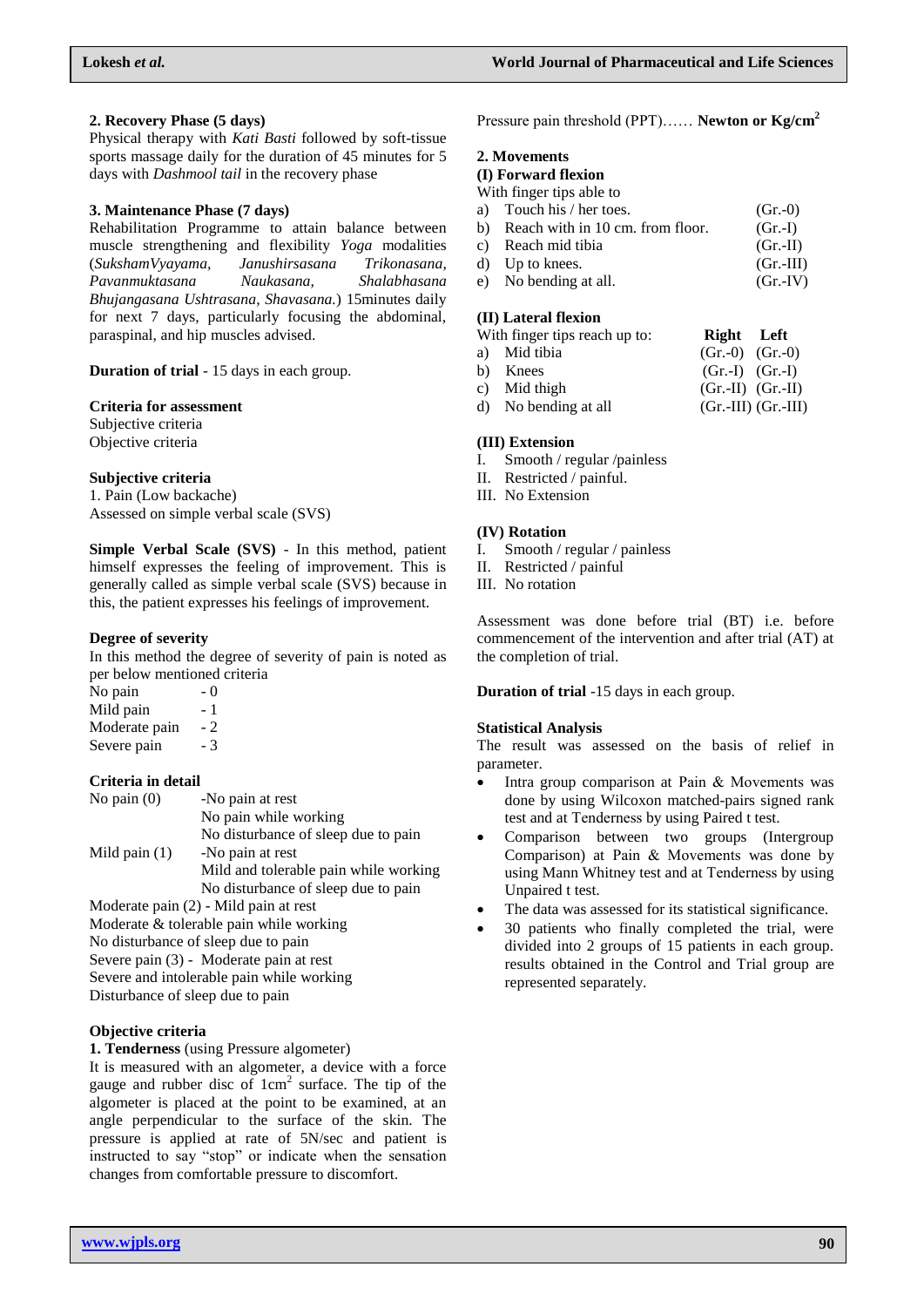# **OBSERVATION AND RESULT**

**Table 1: Effect of Intervention on Essential Clinical Features In Terms of Grades In Control Group (GROUP-A)**

|                        | <b>Mean score</b> |       | Diff. | Diff% | <b>SD</b> | <b>SE</b> | <b>P</b> Value | <b>Sig</b> |
|------------------------|-------------------|-------|-------|-------|-----------|-----------|----------------|------------|
| <b>Symptom</b>         | BT                | AT    |       |       |           |           |                |            |
| Pain                   | 2.67              | 0.20  | 2.47  | 92.50 | 0.793     | 0.198     | < 0.0001       | HS         |
| Tenderness             | 20.80             | 36.27 | 15.47 | 74.36 | 4.82      | 1.25      | < 0.0001       | HS         |
| <b>Forward Flexion</b> | 3.20              | 0.20  | 3.00  | 93.75 | 0.981     | 0.245     | < 0.0001       | <b>HS</b>  |
| Lateral Flexion(Rt.)   | 2.73              | 0.20  | 2.53  | 92.67 | 0.806     | 0.202     | < 0.0001       | HS         |
| Lateral Flexion(Lt.)   | 2.80              | 0.20  | 2.60  | 92.85 | 0.814     | 0.203     | < 0.0001       | HS         |
| Extension              | 2.80              | 1.13  | 1.67  | 59.64 | 0.629     | 0.157     | < 0.0001       | HS         |
| Rotation               | 2.80              | 1.13  | 1.67  | 59.64 | 0.629     | 0.157     | < 0.0001       | HS         |





|                        | <b>Mean score</b> |       | Diff. | Diff% | <b>SD</b> | <b>SEM</b> | P Value  | Sig       |
|------------------------|-------------------|-------|-------|-------|-----------|------------|----------|-----------|
| <b>Symptom</b>         | BТ                | AT    |       |       |           |            |          |           |
| Pain                   | 2.71              | 0.14  | 2.57  | 94.83 | 1.100     | 0.284      | < 0.0001 | <b>HS</b> |
| Tenderness             | 22.07             | 39.53 | 17.47 | 79.15 | 11.13     | 2.87       | < 0.0001 | <b>HS</b> |
| <b>Forward Flexion</b> | 3.14              | 0.07  | 3.07  | 97.77 | 1.234     | 0.319      | < 0.0001 | <b>HS</b> |
| Lateral Flexion(Rt.)   | 2.71              | 0.07  | 2.64  | 97.41 | 1.033     | 0.267      | < 0.0001 | <b>HS</b> |
| Lateral Flexion(Lt.)   | 2.79              | 0.07  | 2.71  | 97.13 | 1.047     | 0.270      | < 0.0001 | <b>HS</b> |
| Extension              | 2.86              | 1.00  | 1.86  | 65.03 | 0.737     | 0.190      | < 0.0001 | <b>HS</b> |
| Rotation               | 2.85              | 1.00  | 1.85  | 64.91 | 0.737     | 0.190      | < 0.0001 | HS        |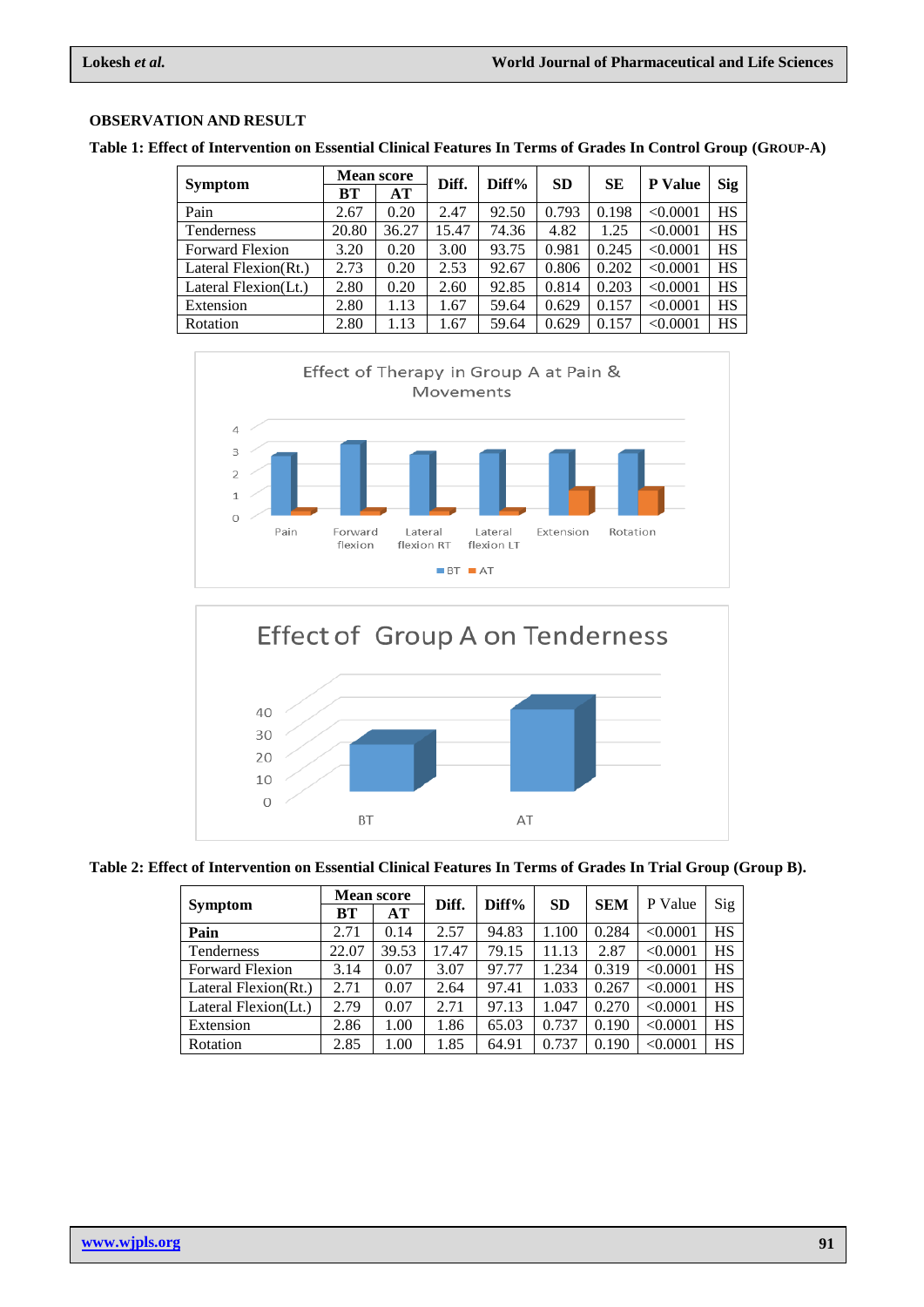



**Table 3: Inter Group comparison at pain and Movements (Mann Whitney test).**

| <b>Parameters</b>     | <b>Group A</b> | <b>Group B</b> | <b>P</b> Value | Sig       |
|-----------------------|----------------|----------------|----------------|-----------|
| Pain(SVS)             | 2.47           | 2.57           | 0.9278         | <b>NS</b> |
| Forward flexion       | 3.00           | 3.07           | 0.2936         | <b>NS</b> |
| Lateral flexion (Rt.) | 2.53           | 2.64           | 0.6018         | <b>NS</b> |
| Lateral flexion (Lt.) | 2.60           | 2.71           | 0.5378         | <b>NS</b> |
| Extension             | 1.67           | 1.86           | 0.3914         | NS        |
| Rotation              | 1.67           | 1.85           | 0.6892         | NS        |

**Table 4: Inter Group comparison at Tenderness (Unpaired t test).**

| Parameters               | Group A | <b>Group B</b> | P Value | Siσ. |
|--------------------------|---------|----------------|---------|------|
| Tenderness (N or kg/cm2) |         |                | 4804    |      |

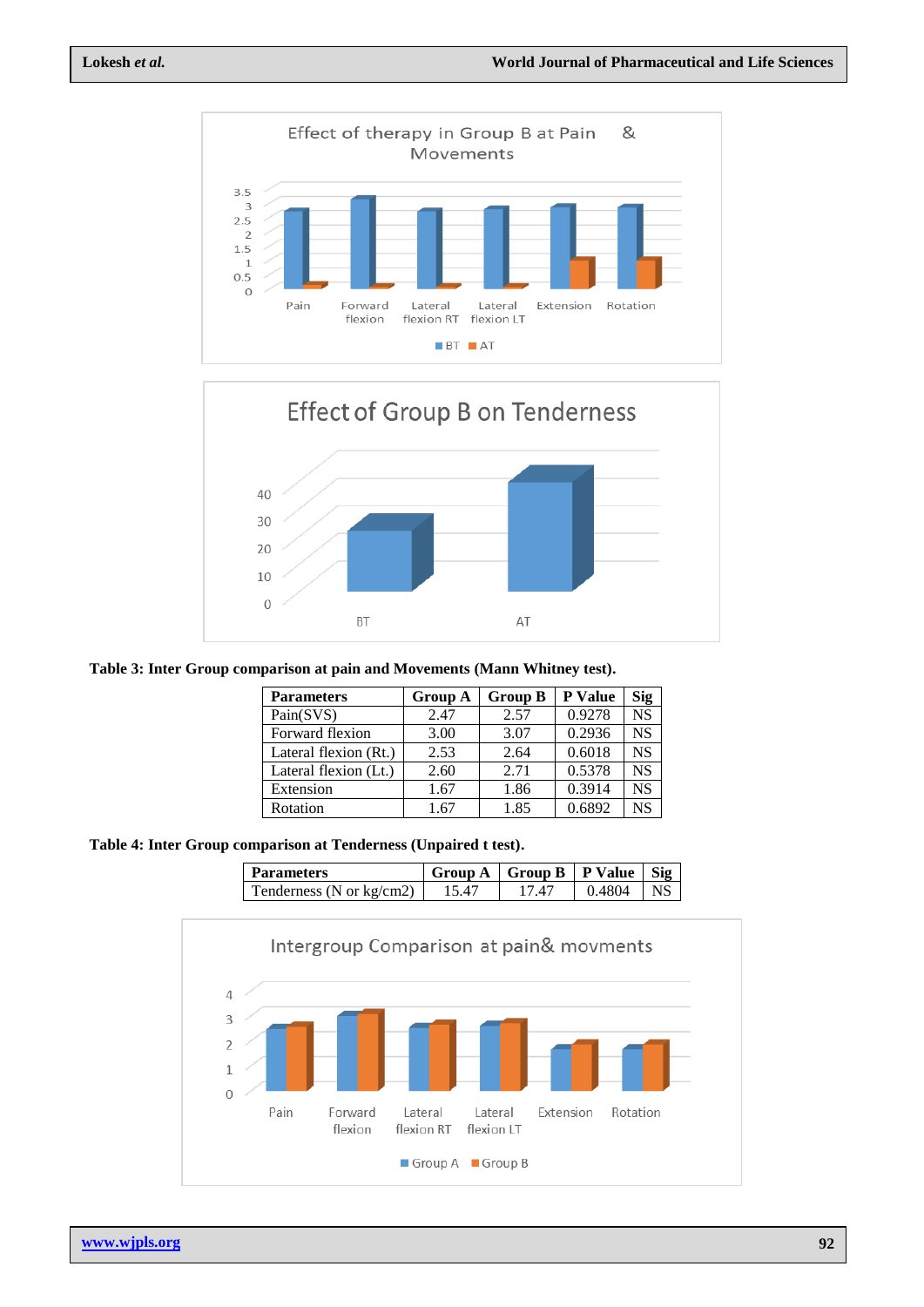

#### **a) Effect of intervention (Group-wise) on Pain**

In group A, percentage improvement of therapy on pain was 92.50%, with highly significant p value of  $\leq 0.0001$ In group B, percentage improvement of therapy on pain was 94.83%, with highly significant p value of  $\leq 0.0001$ The slightly better outcome in group B in comparison to group A may be attributed to *VedanaSthapana Mahakashay* (Decoction), *Kati Basti &Yoga* Modalities against the standard treatment protocol.

On statistically analysis the inter -group comparison was found to be non significant with the p value of  $> 0.9278$ . So in other words it could be ascertained that both the protocols were found to be equally effective in terms of the outcome.

#### **b) Effect of intervention(Group-wise) on Tenderness**

- In group A, percentage improvement of therapy on Tenderness was 74.36%, with highly significant pvalue i.e. < 0.0001.
- In group B, percentage improvement of therapy on Tenderness was 79.15%, with highly significant pvalue i.e. <0.0001.
- The slightly better outcome in group B in comparison to group A may be attributed to therapeutic effects of various constituents of *VedanaSthapana Mahakashay* (Decoction), *Kati Basti &Yoga* modalities

On statistically analysis the inter group comparison was again found to be non -significant with the p value 0.4804. So in other words it could be ascertained that both the protocols were again found to be equally effective in terms of the outcome

#### **c) Effect of intervention(Group-wise) on Forward flexion**

 In group A, percentage improvement of therapy on Forward flexion was 93.75%, with highly significant p value of <0.0001.

 In group B, percentage improvement of therapy on Forward flexion was 97.77% again with highly significant p value <0.0001.

The slightly better outcome in group B in comparison to group A may be attributed to effects of various constituents of *VedanaSthapana Mahakashay* (Decoction), *Kati Basti &Yoga* Modalities of trial intervention when compared against standard treatment protocol.

On statistically analysis the inter - group comparison was found to be non significant with the p value  $>0.2936$  so in other words it could be ascertained that both the protocols were again found to be equally effective in terms of the outcome.

#### **d) Effect of intervention (Group-wise) on Lateral flexion (Rt.)**

- In group A, percentagewise improvement when assessed on the parameter of lateral flexion (Rt.) was 92.67%, with highly significant p-value of <0.0001.
- In group B, percentage wise improvement when assessed on the parameter of lateral flexion (Rt.) was 97.41%, with highly significant p- value of <0.0001.

The slightly better outcome in group B in comparison to group A may be attributed to therapeutic effect of *VedanaSthapana Mahakashay* (Decoction), *Kati Basti &Yoga* Modalities in comparison to that of standard protocol.

On statistically analysis the inter group comparison was found to be non significant with the p value >0.6018.so in other words it again could be ascertained that both the protocols were found to be equally effective in terms of the outcome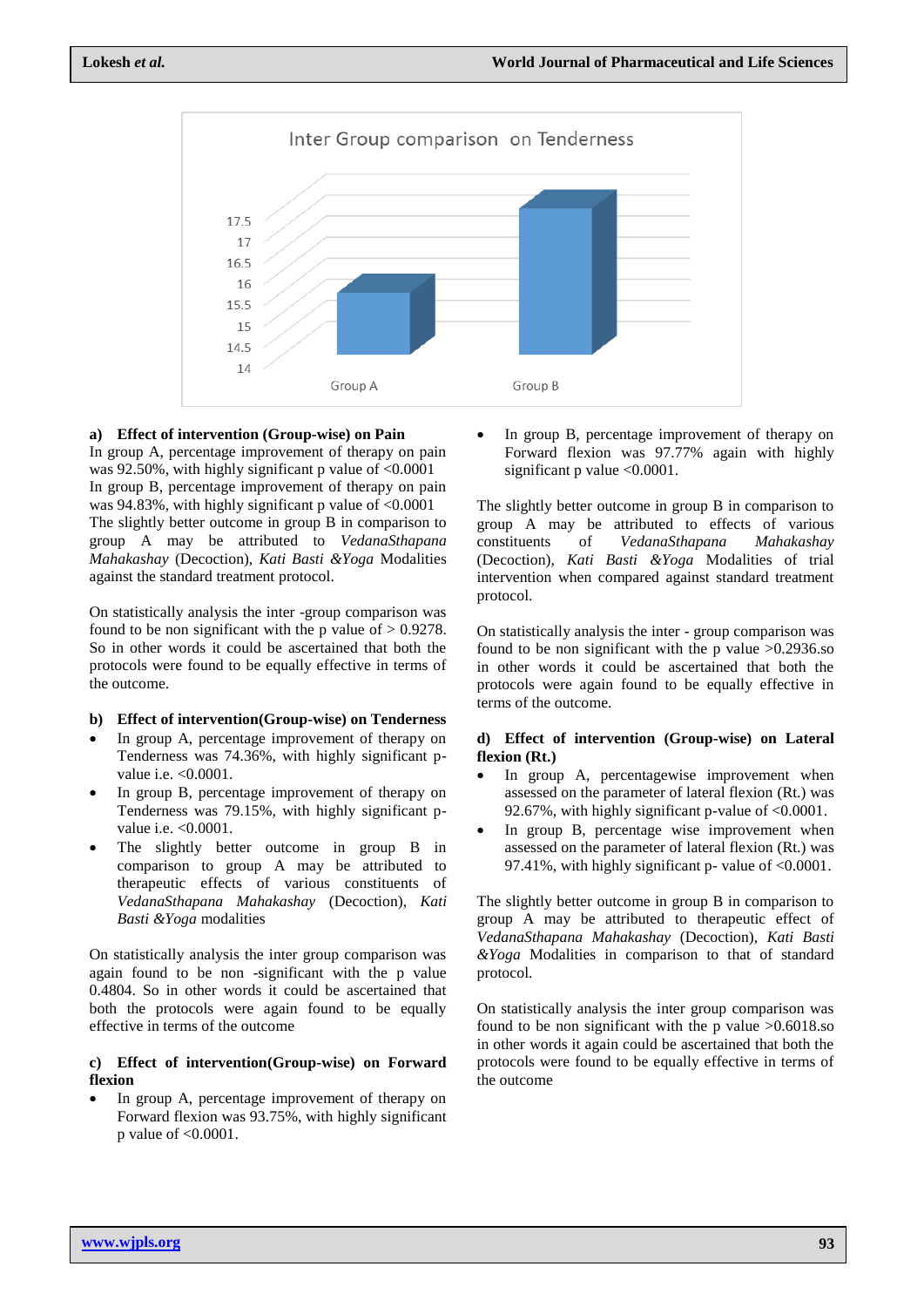#### **e) Effect of intervention (Group-wise) on Lateral flexion (Lt**.**)**

- a. In group A, percentage wise improvement when assessed on the parameter of lateral flexion (Lt.) was 92.85%, with highly significant p value of  $\leq 0.0001$ .
- b. In group B, percentage wise improvement when assessed on the parameter of lateral flexion (Lt.) was 97.13%, with highly significant p value of <0.0001.
- c. The slightly better outcome in group B in comparison to group A may be again be attributed to the interventions done in the trial group in comparison to that of standard group.
- d. On statistically analysis the inter group comparison was again found to be non significant with the p value of >0.5378,so in other words it could be ascertained that both the protocols were almost found to be equally effective in terms of the outcome

## **f) Effect of intervention (Group-wise) on Extension**

- a. Percentage wise improvement when assessed on the parameter of extension in group A, was 59.64%, with highly significant p value of  $\langle 0.0001$ .
- b. While percentage wise improvement when assessed on the parameter of extension in group B was 65.03 %,with highly significant p value of <0.0001.
- c. The slightly better outcome in group B in comparison to group A may be attributed to effect of

*VedanaSthapana Mahakashay* (Decoction), *Kati Basti &Yoga* Modalities when compared with standard protocol.

On statistically analysis the inter group comparison was again found to be non significant with the p value of  $>$ 0.3914.so in other words it could be ascertained that both the protocols were again found to be equally effective in terms of the outcome.

## **g) Effect of intervention (Group-wise) on Rotation**

- a. Percentage wise improvement when assessed on the parameter of rotation in group A was 59.64%, with highly significant p value of  $<0.0001$ .
- b. Percentage wise improvement when assessed on the parameter of rotation in group B was 64.91 %, with Highly significant p value of  $\leq 0.0001$ .
- c. The slightly better outcome in group B in comparison to group A may be attributed to *VedanaSthapana Mahakashay* (Decoction), *Kati Basti &Yoga* Modalities.

On statistically analysis the inter group comparison was found to be non significant with the p value  $> 0.6892$ , so in other words it could be ascertained that both the protocols were again found to be equally effective in terms of the outcome.

## **Table 5: Showing overall average % relief in the assessment parameters of Acute lumbo-Sacral Sprain/Strain in Trial/control group.**

| D.<br>No. | Group | Pain  | <b>Tenderness</b> | Forward<br>flexion | Lateral<br>flexion (Rt.) | Lateral<br>flexion(Lt.) | <b>Extension</b> | <b>Rotation</b> | Average<br>Relief $(in %)$ |
|-----------|-------|-------|-------------------|--------------------|--------------------------|-------------------------|------------------|-----------------|----------------------------|
|           | A     | 92.50 | 74.36             | 93.75              | 92.67                    | 92.85                   | 59.64            | 59.64           | 80.77                      |
|           | В     | 94.83 | 79.15             | 97.77              | 97.41                    | 97.13                   | 65.03            | 64.91           | 85.17                      |

# **Overall effect of therapy**

- On inter Group comparison the difference of the outcome on assessment parameters was found to be non-significant. so in other words it could be ascertained that both the protocols were found to be equally effective in terms of the outcome when tested on various parameters as per the study design.
- Overall relief of 85.17% was observed in Group B, intervened with Cold therapy, *VedanaSthapana Mahakashay* (Decoction) *Kati Basti* with *Dashmool taila* and Yoga modalities.
- Overall relief of 80.77%, was observed in Group A, intervened with Cold therapy, Diclofenac Pottassium *50mg,* therapeutic ultrasound and proprioceptive neuromuscular facilitation (PNF).
- Group B was found to be slightly more effective in comparison to group A.

## **Discussion on probable mode of action of the therapies and drugs**

# **Probable mode of Action of Cold therapy[5]**

Cold therapy is used in the management of acute injury/trauma, chronic pain, muscle spasm,

inflammation, and oedema and the various therapeutic outcomes of Cold therapy can be explained on the basis of its effects as;

- Decreased temperatures of skin and muscle, reduce blood flow to the cooled tissues by activating a sympathetic vaso-constrictive reflex.
- Cold therapy induced decreases in blood flow reduce oedema and slow the delivery of inflammatory mediators (e.g. leukocytes), reducing inflammation of the affected area.
- Reduces muscle pain and spasm.
- Decreased tissue temperature also reduces the metabolic demand of hypoxic tissues, potentially preventing secondary hypoxic damage in injured tissue.
- Cold therapy induces a local anesthetic effect, referred to as cold-induced neurapraxia, by decreasing the activation threshold of tissue nociceptors and the conduction velocity of nerve signals conveying pain. .
- These effects help to prevent the area from becoming stiff, reduce regional oedema by reducing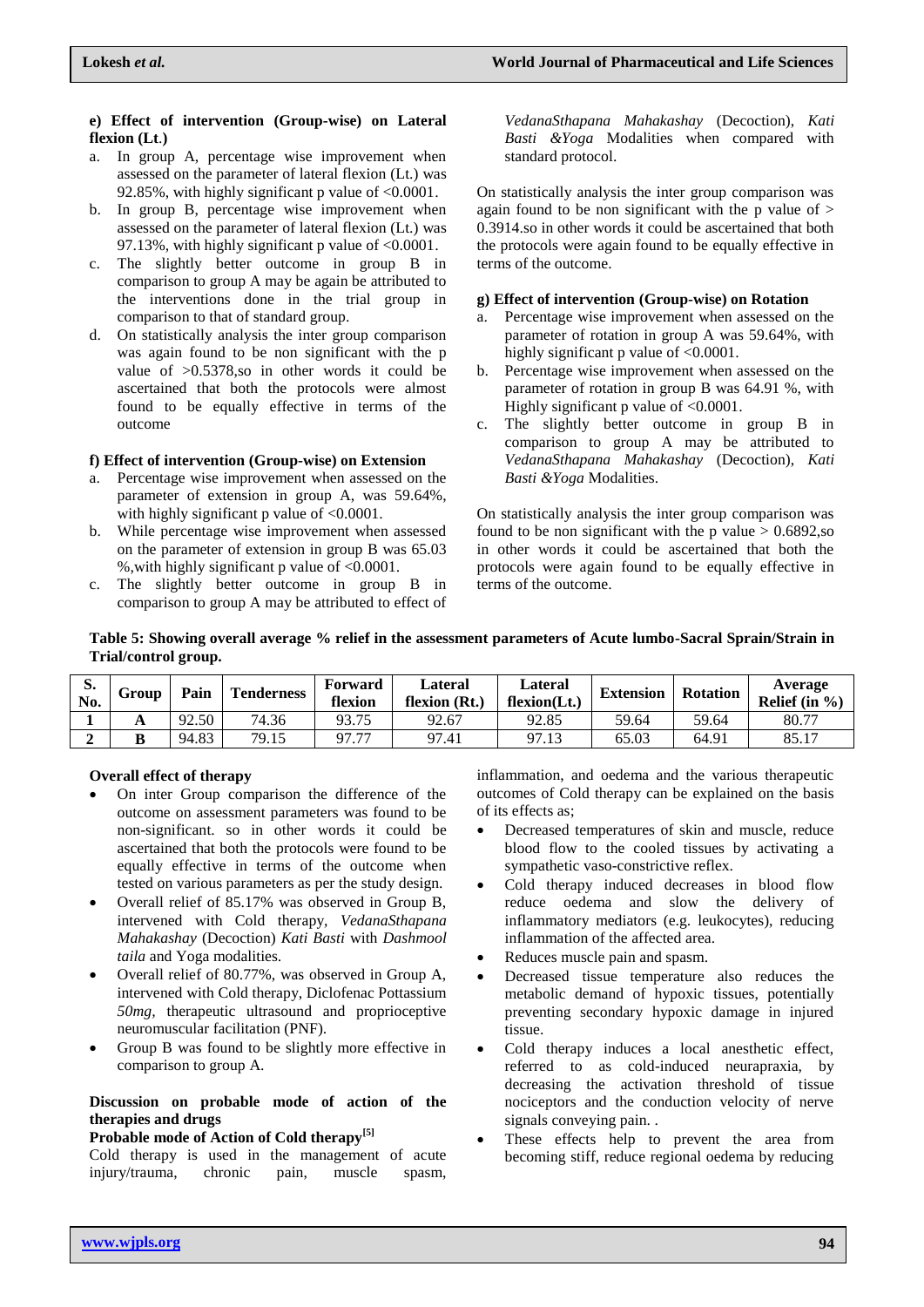excess tissue fluid that gathers as a result of injury and inflammation.

## **Probable mode of Action of** *VedanaSthapana Mahakashay* **(Decoction)**

In *Ayurveda* the probable mode of drug action can be explained on the basis of so many theories viz. *Rasapanchaka* theory, *Pancha-bhautik* theory, *Doshik* theory and *Dhatunirman* theory. But one common factor is divulged from all these theories that the drug having pharmaco-therapeutic property, similar to the qualities of a particular *dosha*, provoke/vitiate that particular *dosha,* and the drug having pharmaco-therapeutic properties, which are opposite to the particular *dosha,* result in pacification of that particular *dosha*.

Acharya Charaka, has clearly mentioned that pain in any part of the body or in any disease, is always caused by vitiated/provoked *vata*. Acharya Shushruta and Acharya Madhav have also authenticated the same fact, in their respective texts. The disease *Kati shoola* is produced by vitiated *vata,* with *adhishthan*as *Kati Pradesh* and *dushya* as *rakta, mamsa, meda, asthi* and *trunasthi*. Both *Kati Pradesh* and *asthi* being the predominant sites of *vata*, such *dosh* (i.e. vitiated *vata*), *dushya*  (i.e.*rakta,mamsa,meda,asthi/trunasthi*) *sammorchhana* is of *prakriti Samsamvet* type. In such type of *dosh dushya sammurchhana, dosh pratyanik chikitsa* is more easy and beneficial. Keeping in mind the above mentioned principle, *Vedanasthapana mahakashay dravyas* having pharmacotherapeutic propertiesas*Vata Shamaka, Shoolahara, Vedana Stapaka* properties&opposite to the qualities of *vata* so becomes more potent *vata* pacifier, so normalizes the vitiated *vata* hence alleviate pain.

## **Probable mode of Action of** *Kati-Basti with Dashmool tail*

By employing the word '*Basti*' in the sense of 'to retain', a humble attempt is made to ascertain a new Ayurvedic principle by which an *alwal* (boundary) is made with *mash churna* in the lumbar region (*Kati-pradesh*), centering the site of Sprain/Strain and then *Dashmool taila*, at a particular temperature is retained there,for 45min daily for 5 days, with in between, change of oil, usually at the intervals of 5-7 minutes, so as to maintain the temperature upto the level of 41-45°C, or upto the maximum tolerance of the patient.

The probable mode of action of *Kati-Basti* can be explained on the basis of-

- Pharmaco-therapeutic properties of various constituents of *Dashmooltaila* and *sampraptivighatan*
- Effect of *guna*
- Therapeutic effect of heat
- Stimulation of endogenous pain inhibiting system
- Descending pain inhibiting system
- Gate control theory
- Endogenous opioid release

#### **Mode of action of** *Yoga Asana*

*Yogic* practices enhance muscular strength and body flexibility promote and improve respiratory and cardiovascular function, promote recovery from treatment of addiction, reduces stress, anxiety, depression and chronic pain, improve sleep pattern and enhance overall wellbeing and quality of life. Improved flexibility is one of the first and most oblivious benefits of *yoga*. With condition practice comes a gradual loosening of the muscle and connective tissues surrounding the bones and joints, this is thought to be one reason that *yoga* is associated with reduced acts and pain. *Yoga* helps to build muscle mass and maintain muscle strength which protects from condition such as Arthritis, Osteoporosis and back pain. *Yoga* also increased proprioception and improve balance. *Yoga* increases blood flow and levels of haemoglobin and red blood cells which allows to reach more oxygen to the body cells enhancing their function. Twisting poses bring out venous blood from internal organs and allowed oxygenated blood to flow in when the twist is released. Inverted poses encourage venous blood flow from the legs and pelvis back to the heart and then pumped through the lungs where it becomes freshly oxygenated. Numerous studies show that *asana* can reduce pain and disability while improving flexibility and functional mobility in people with number of conditions causing pain.

## **CONCLUSION**

Planned treatment protocol for the management of Acute lumbo-sacral Sprain/Strain was compared with the standard treatment protocol.

Overall relief of 85.17% was observed in Group B, treated with Cold therapy, *VedanaSthapana Mahakashay* (Decoction), *Kati Basti* with *Dashmool Taila* and *Yoga* modalities.

Overall relief of 80.77%, was observed in Group A, treated with Cold therapy, Diclofenac Pottassium*,*  Therapeutic ultrasound and proprioceptive neuromuscular facilitation (PNF).

Group B was found to be slightly more effective in comparison to group A.

On inter group comparison the difference of the outcomes on assessment parameters was found to be non-significant, Both the protocols were found to be equally effective in terms of the outcome.

No untoward effects of any intervention was reported by the patients from either group.

Therefore, it can be concluded that cold therapy, *VedanaSthapana Mahakashay* (Decoction) *Kati Basti* with *Dashmool Taila* and *Yoga* modalities (*SukshamVyayama, Janushirsasana, Trikonasana, Pavanmuktasana, Naukasana, Shalabhasana,*